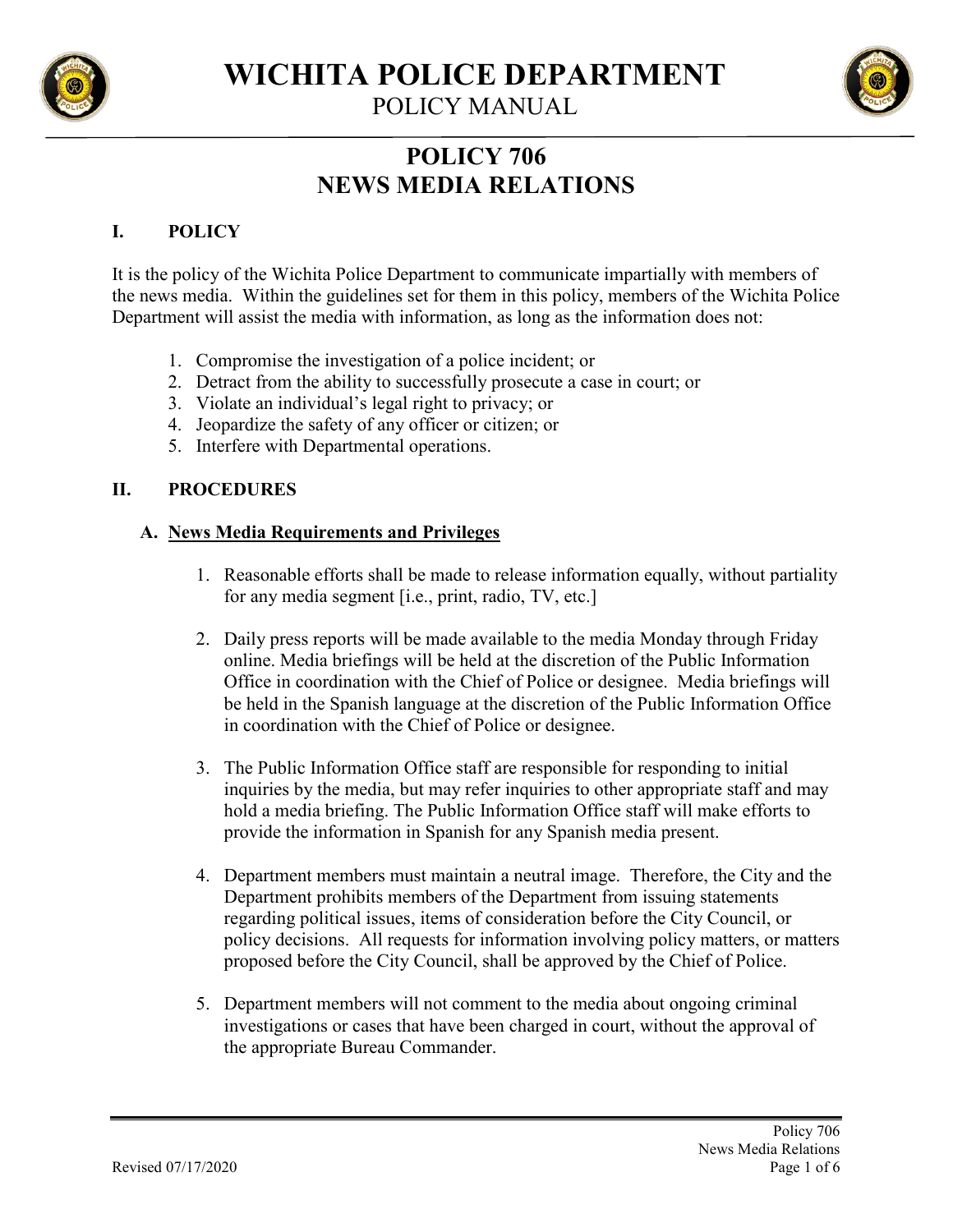- 6. Any Department member who grants a media interview about subjects, incidents or issues of a controversial, critical or sensitive nature that draws or has the potential to draw significant media attention to the Department will notify their respective Watch Commander or Bureau Commander in advance who then will notify the Public Information Unit.
- 7. News releases are released by the Public Information Unit and describe routine happenings or information detailing who, what, when, or where of an event or incident. They also focus on special events or incidents that pertain to the department.
- 8. Members of the media will not be allowed to accompany and/or ride along with police personnel unless approved by the Chief of Police or Duty Chief.
- 9. Members of the media may not resist, obstruct or oppose an officer in the lawful execution of his/her duty. However, the mere presence of a member of the media, the taking of pictures, or the asking of questions does not constitute unlawful interference.
- 10. Members of the media will be allowed to conduct interviews with Department members; however, consideration should be given to the location of an interview due to any sensitive information that may be seen or heard. If granted access to any working area or squad room for purpose of an interview, members of the media will be escorted to and from the location where the interview is to be conducted.

## B. **Major Incidents**

- 1. Major incidents are defined in WPD policy 104.
- 2. The ranking officer at the scene of a police incident shall provide timely briefings to members of the media and if the availability exists the briefings will also be done in Spanish.
- 3. This responsibility may be delegated to a knowledgeable member of the ranking officer's staff.
- 4. In the case of a major incident, media representatives will be allowed access to an area near the Departmental Command Post. The Commanding Officer will be aware of photographers' needs in regards to proximity to the incident.
- 5. Updated information shall be released periodically on major incidents to members of the media until police presence is no longer required at the scene. After the initial scene investigation is completed, the Public Information Unit will issue subsequent media releases, as needed.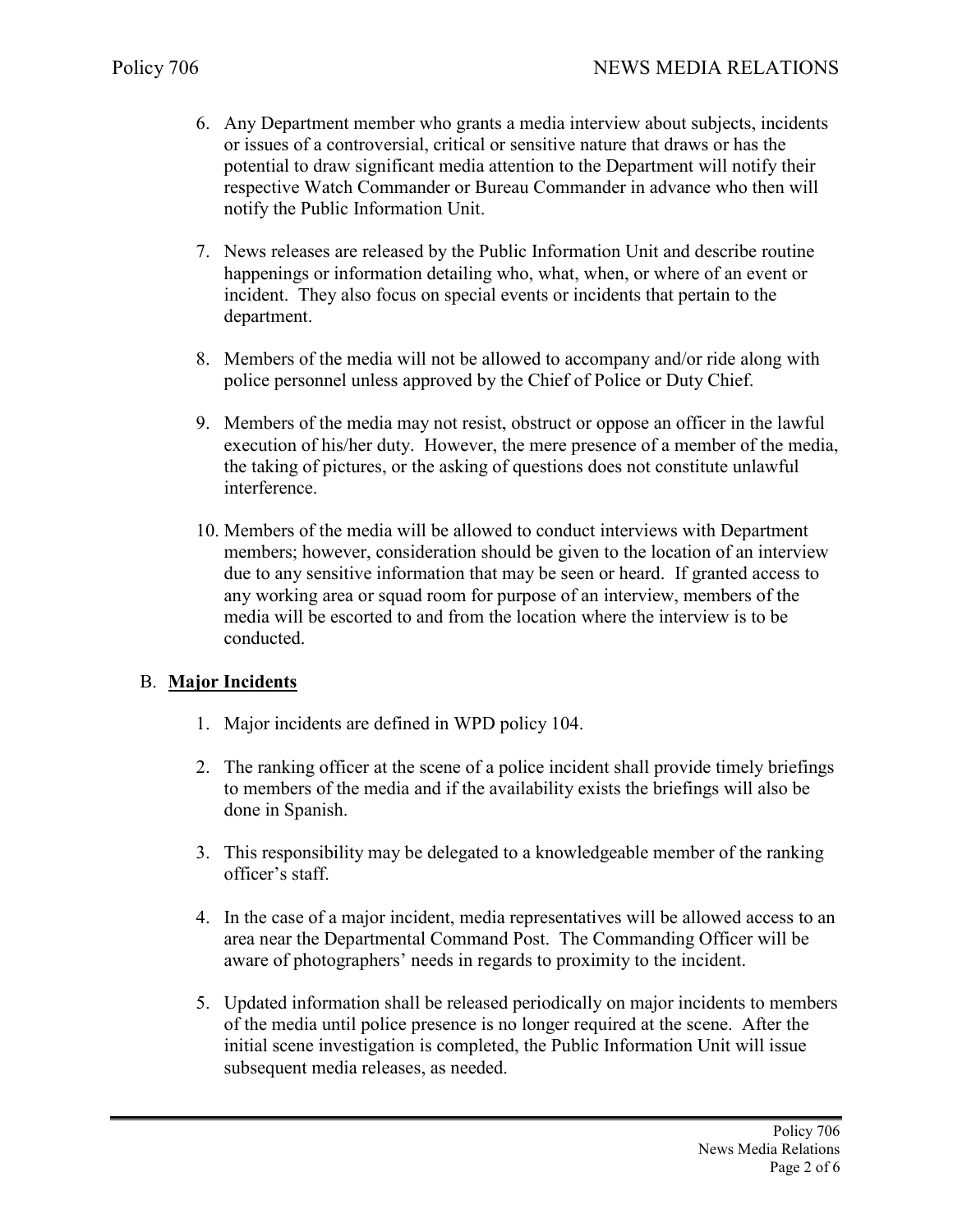- 6. When an operation involves multiple agencies, the agency with primary jurisdiction will make determinations regarding appropriate media releases.
- 7. In a major police incident the Public Information Unit will be notified of the major event by the appropriate Bureau Commander or the Duty Chief. A decision will be made at that point whether a response to the scene is necessary. In events where a response is deemed necessary, the media briefings will be given at the discretion of the Public Information Unit in coordination with the Chief of Police or Duty Chief.

### C. **Release of Information**

- 1. Non-investigative contact with the media is allowed and encouraged. Officers may provide information of a general, or crime prevention nature, which is not specific to an ongoing investigation.
- 2. Investigative Information
	- a. On routine incidents where no Command Post is established, media will be granted the same access as members of the general public. On private property, photography, film or videotape recording requires the permission of the owner or the owners' representative.
	- b. The ranking officer at the scene of an incident shall, as soon as practicable, provide media members with factual information pertaining to the event or crime.
	- c. Information released at the scene should include basic facts and circumstances of the incident, including the location, date and time, injuries sustained a general description of the property taken or damaged and a general description of how the incident occurred. A generic description of the evidence seized can be released (caliber of weapons, amounts, and value of drugs will NOT be released).
	- d. Additional information that may be appropriate for release at the scene includes the age and gender of the victims and description of any suspects or witnesses that the investigating officers may be trying to locate.
	- e. When providing a suspect(s) description to the media, an effort should be made to include as much information (personal descriptors) as possible. If the only known descriptors are race and sex, the information should only be released if there is a significant public safety concern.
	- f. The identity of a suspect will not be released prior to arrest unless such information would aid in apprehending the suspect or serve to warn the public of potential danger.
	- g. If the ranking officer giving the media release at the scene is unsure of the facts or the propriety of releasing the information, he/she shall refer the inquiry to the Bureau Commander, or his/her designee, to which the investigation will be assigned.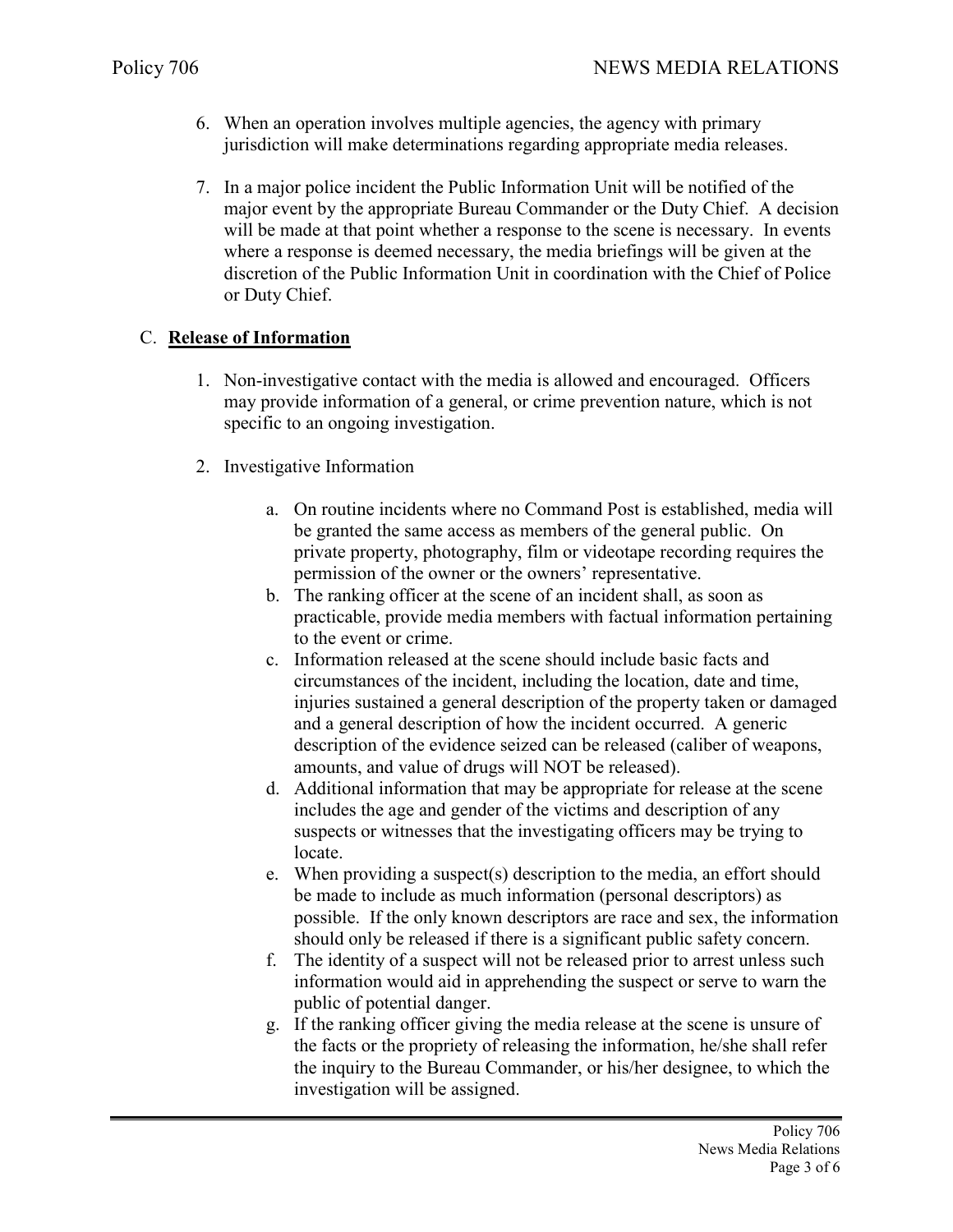- h. The name of any deceased individual involved in a WPD investigation will be released after the notification of the next of kin. The next of kin shall also be notified that the name will be released to the media. If a next of kin is not able to be located, the Public Information Unit will determine the method of the release of information in coordination with the Chief of Police or designee. The name will not be released if the disclosure could potentially interfere with a criminal investigation.
- 3. Follow-up investigative information will be released by the Public Information Unit, or designee, by a news release or at a scheduled media briefing and when available provide the media briefing in Spanish language.
- 4. A person's mug shot will be released upon that person being booked into jail; unless it is determined, the mug needs to be withheld for investigative purposes.
- 5. Information that will NOT be released to the media unless approved by the Chief of Police includes:
	- a. Information which, if released may jeopardize the investigation or interfere with the apprehension of a suspect(s) such as nature of leads, specifics of a MO, details of the crime known only to the perpetrator and the police, or information that may cause the suspect to flee or more effectively avoid apprehension;
	- b. Information that may be of evidentiary value in criminal proceedings;
	- c. The specific cause of death unless officially determined by the medical examiner;
	- d. Names of Department members involved in critical incidents;
	- e. The contents of a statement or even the mere existence of an admission or a confession, refusal of the accused to make a statement, or refusal of the accused to submit to any examination or test;
	- f. Personal opinion about the suspect, his/her guilt or innocence, mental status, anticipated plea, or the value of the evidence against the accused;
	- g. Results of any forensic or laboratory tests including fingerprints, DNA, polygraphs, ballistics, etc.
	- h. The identity of any critically injured person;
	- i. No information on victims of sexual assault offenses;
	- j. The identity of any person questioned as a suspect, but not arrested;
	- k. The identity of any person where a pick-up has been issued but no arrest made, unless such information would aid in apprehending the suspect or serve to warn the public of potential danger.
	- l. The existence of an arrest warrant, or the application for issuance of such document prior to the actual serving unless such information would aid in apprehending the suspect or serve to warn the public of potential danger.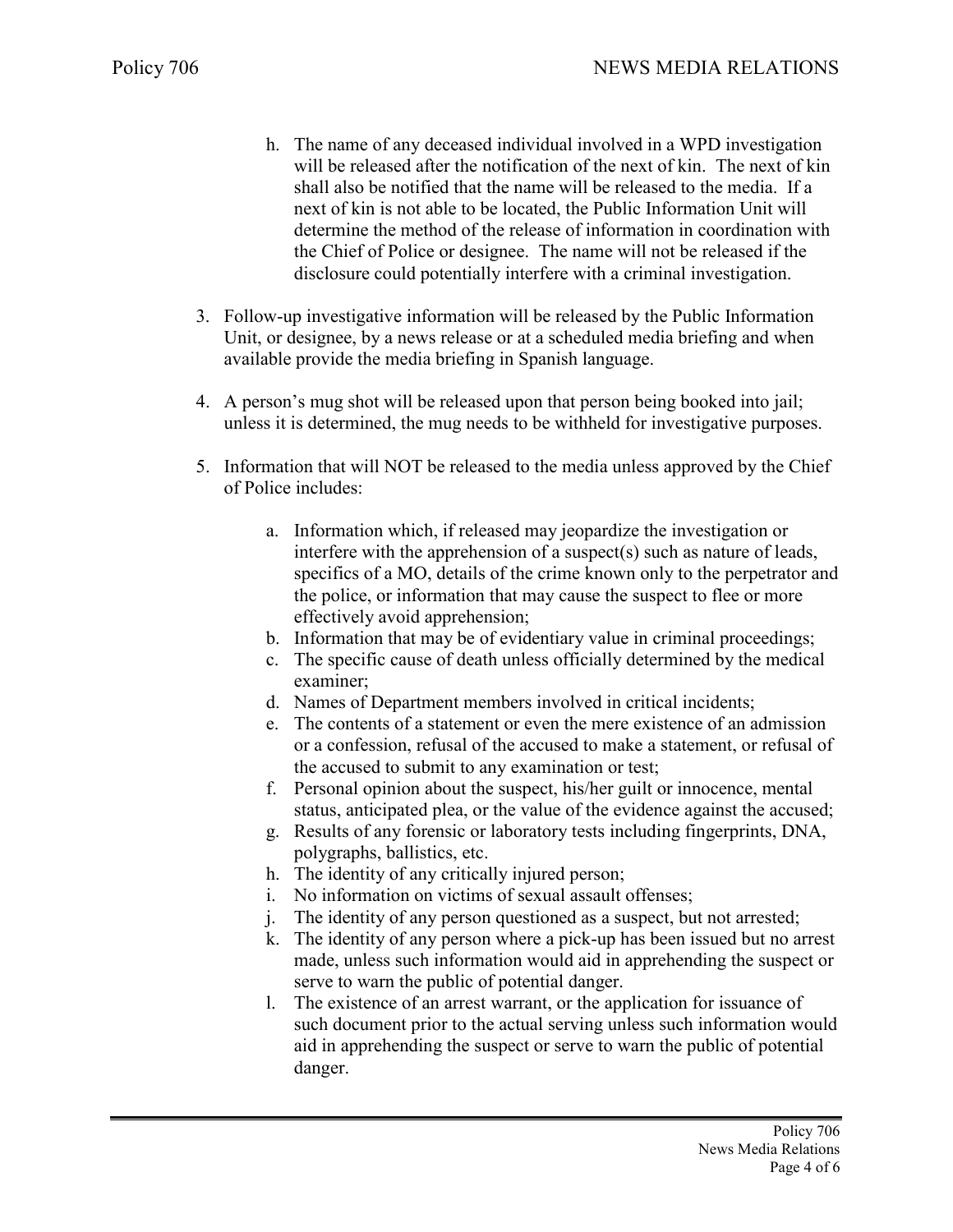- m. The name and/or address of a suspect 13 years of age or younger at the time of the offense shall not be released under any circumstance and will be redacted from the Daily Arrest Report that is provided to the media;
- n. The name and/or address of juvenile suspects' age 14-17 years of age will not be released unless such information would aid in apprehending the suspect or serve to warn the public of potential danger.
- o. All information associated with juveniles 17 years of age and younger, unless the information can be released according to Kansas laws or the Kansas Open Records Act (KORA).

### D. **Search Warrants**

1. The media shall not be allowed to attend the execution of search warrants.

#### E. **Information from Police Records Management System**

- 1. Members of the Records Bureau will print Information of any criminal case that is available to media from Laserfiche. Public Information Unit staff will approve the release of the information.
- 2. The investigative case file on any crime will not be released to anyone, other than law enforcement agencies except under court order.
- 3. All releases of information will be consistent with the established Kansas Open Records Act (KORA) and administrative regulations of the City of Wichita.

#### F. **Photographs and Interviews**

- 1. Pictures may be taken in, or from, any area to which media members have been granted access. However, officers may restrict the use of flash, strobes and other high-intensity lighting when such use might hinder a police operation.
- 2. Officers will not interfere with a photographer taking a picture of a prisoner; however, a subject in the custody of an Officer shall not be deliberately posed for the public or new media.
- 3. Officers will not deny media interviews with crime or disaster victims when the victims have expressed no reluctance to being interviewed. Officers may make exceptions when victims are injured, emotionally out-of-control, or otherwise not capable of making sound decisions.
- 4. Officers shall not order witnesses or victims to refrain from speaking to the media but may suggest such a course of action if such statements would be detrimental to an investigation.
- 5. Requests to photograph or record Department events, facilities, or equipment in